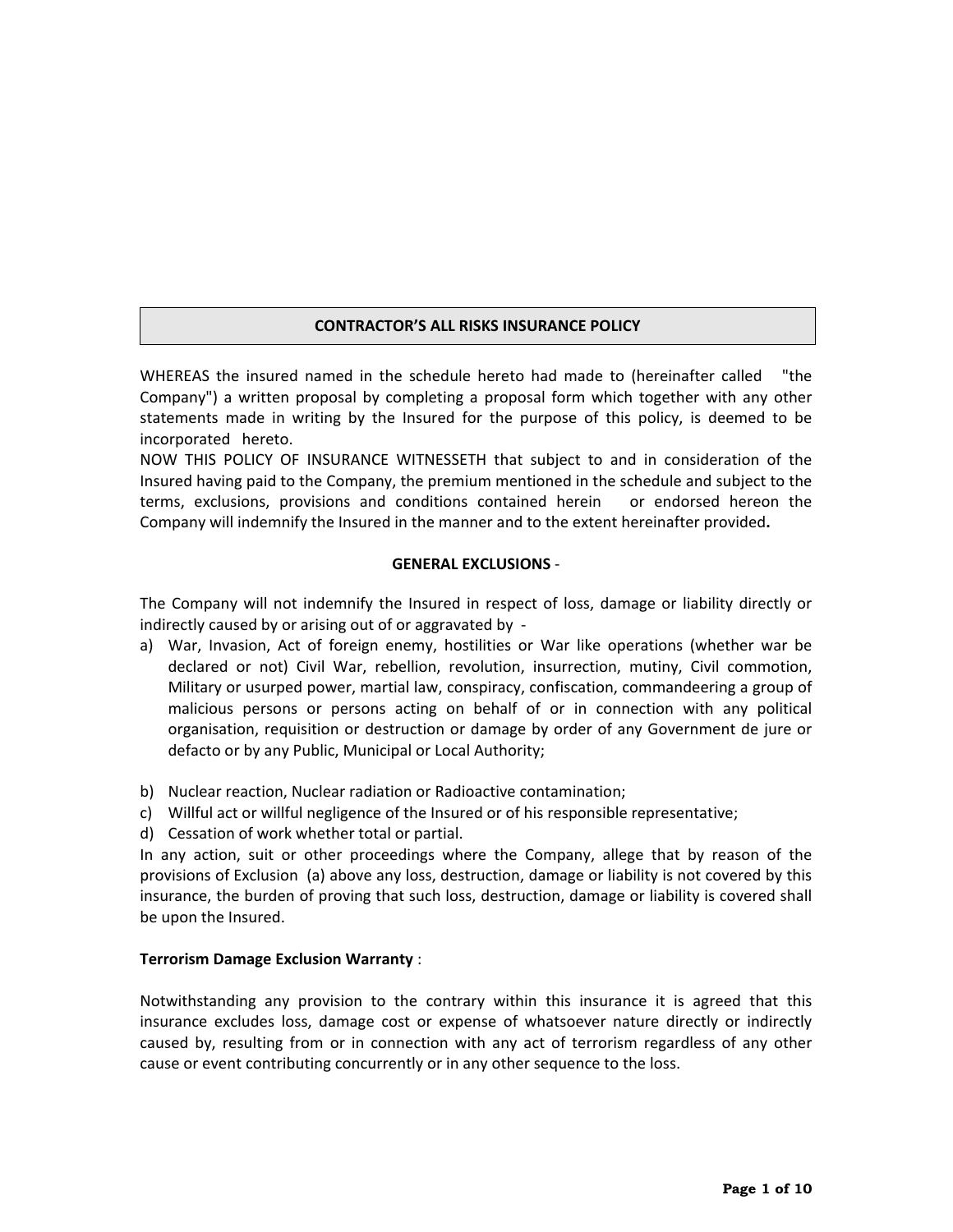For the purpose of this endorsement an act of terrorism means an act, including but not limited to the use of force or violence and / or the threat thereof, of any person or group(s) of persons whether acting alone or on behalf of or in connection with any organisation(s) or government(s), committed for political, religious, ideological or similar purpose including the intention to influence any government and/or to put the public, or any section of the public in fear.

The warranty also excludes loss, damage, cost or expenses of whatsoever nature directly or indirectly caused by, resulting from or in connection with any action taken in controlling, preventing, suppressing or in any way relating to action taken in respect of any act of terrorism.

If the Company alleges that by reason of this exclusion, any loss, damage, cost or expenses is not covered by this insurance the burden of proving the contrary shall be upon the insured.

In the event any portion of this endorsement is found to be invalid or unenforceable, the remainder shall remain in full force and effect.

#### **PERIOD OF COVER -**

## **Construction Period -**

The liability of the Company shall commence, (notwithstanding any date to the contrary specified in the Schedule) only from the time of commencement of work after the unloading of the property specified in the schedule from any conveyance at the site specified in the schedule whichever is earlier and shall expire on the date specified in the schedule. However, the Company's liability expires also for parts of the insured contract works taken over or put into service by the Principal prior to the expiry date specified in the policy whichever shall be earlier. 'If actual construction period is shorter than the period indicated in the schedule, no refund of premium shall be allowed unless specifically allowed by Insurers.'

At the latest, the insurance shall expire on the date specified in the Schedule but if the work of construction included in the insurance is not completed within the time specified hereunder, the Company may extend the period of insurance but the Insured shall pay to the Company additional premium at rates to be prescribed by the Company.

#### **GENERAL CONDITIONS –**

 The due observance and fulfillment of the terms of this Policy in so far as they relate to anything to be done or complied with by the Insured and the truth of the statement and answers in the questionnaire and proposal made by the Insured shall be a condition precedent to any liability of the company.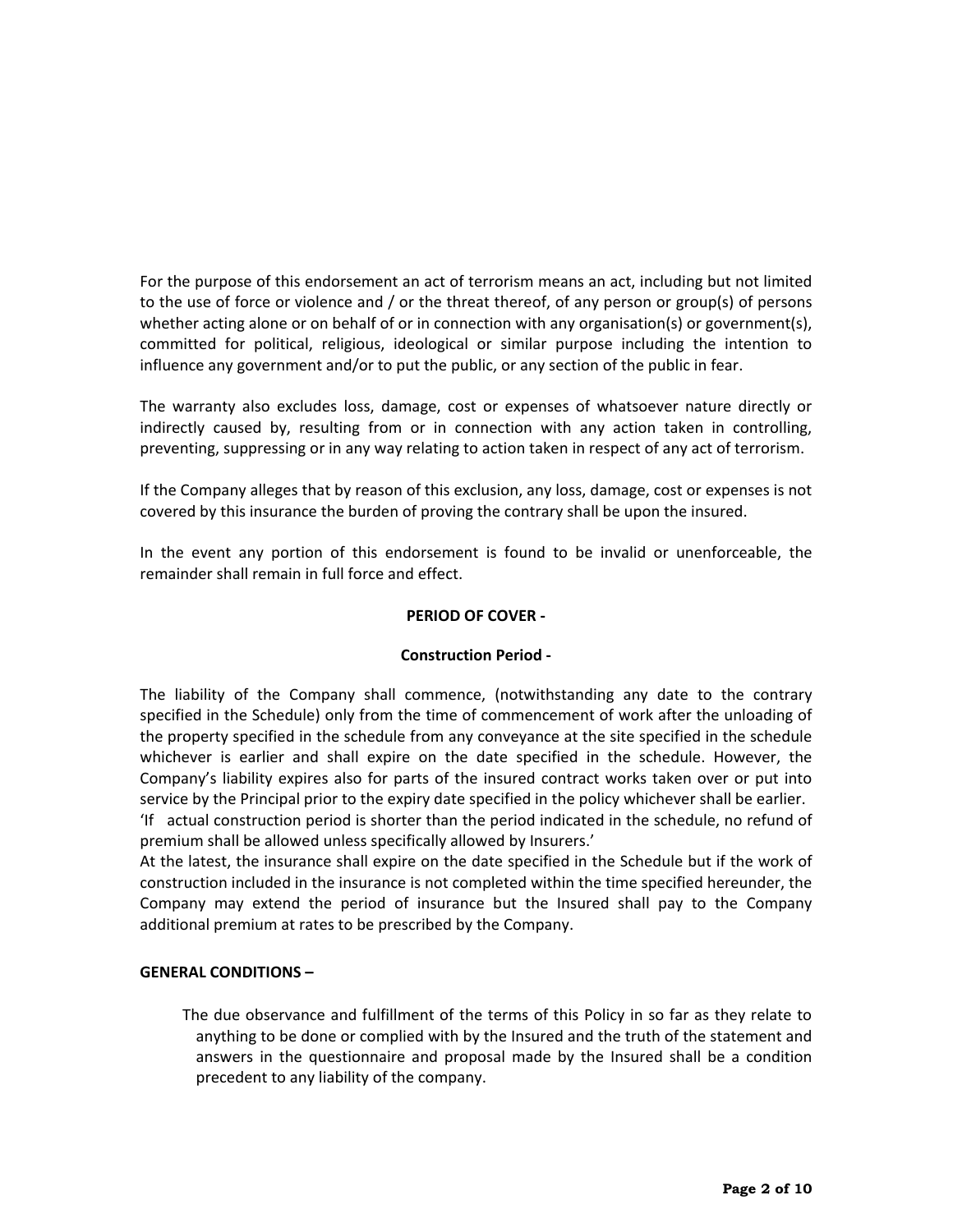- The Schedule and the Section(s) shall be deemed to be incorporated in and form part of this Policy and expression 'this Policy' wherever used in this contract shall be read as including the Schedule and the Section(s). Any word or expression to which a specific meaning has been attached in any part of this Policy or of the Schedule or of the Section(s) shall bear such meaning wherever it may appear.
- The Insured shall at his own expense take all reasonable precautions and comply with all reasonable recommendations of the Company to prevent loss, damage or liability and comply with statutory requirements and manufacturers' recommendations.
- a) Representatives of the Company shall at any reasonable time have the right to inspect and examine the risk and the Insured shall provide the representatives of the Company with all details and information necessary for the assessment of the risk.
- b) The Insured shall immediately notify the Company by Telegram and in writing of any material change in the risk and cause at his own expense such additional precautions to be taken as circumstances may require and the scope of cover and/or premium shall, if necessary, be adjusted accordingly.

No material alteration shall be made or admitted by the Insured where by the risk is increased unless the continuance of the Insurance be confirmed in writing by the Company.

- 5. In the event of any occurrence, which might give rise to a claim under this Policy, the Insured shall –
	- a) Immediately notify the Company by Telephone or Telegram as well as in writing giving an indication as to the nature and extent of loss or damage;
	- b) take all steps within his power to minimise the extent of the loss or damage;
	- c) preserve the parts affected and make them available for inspection by a representative or Surveyor deputed by the company;
	- d) furnish all such information and documentary evidence as the Company may require;
	- e) inform the police authorities in case of loss or damage due to theft or burglary.

The Company shall not in any case be liable for loss, damage or liability of which no notice has been received by the Company within 14 days of its occurrence.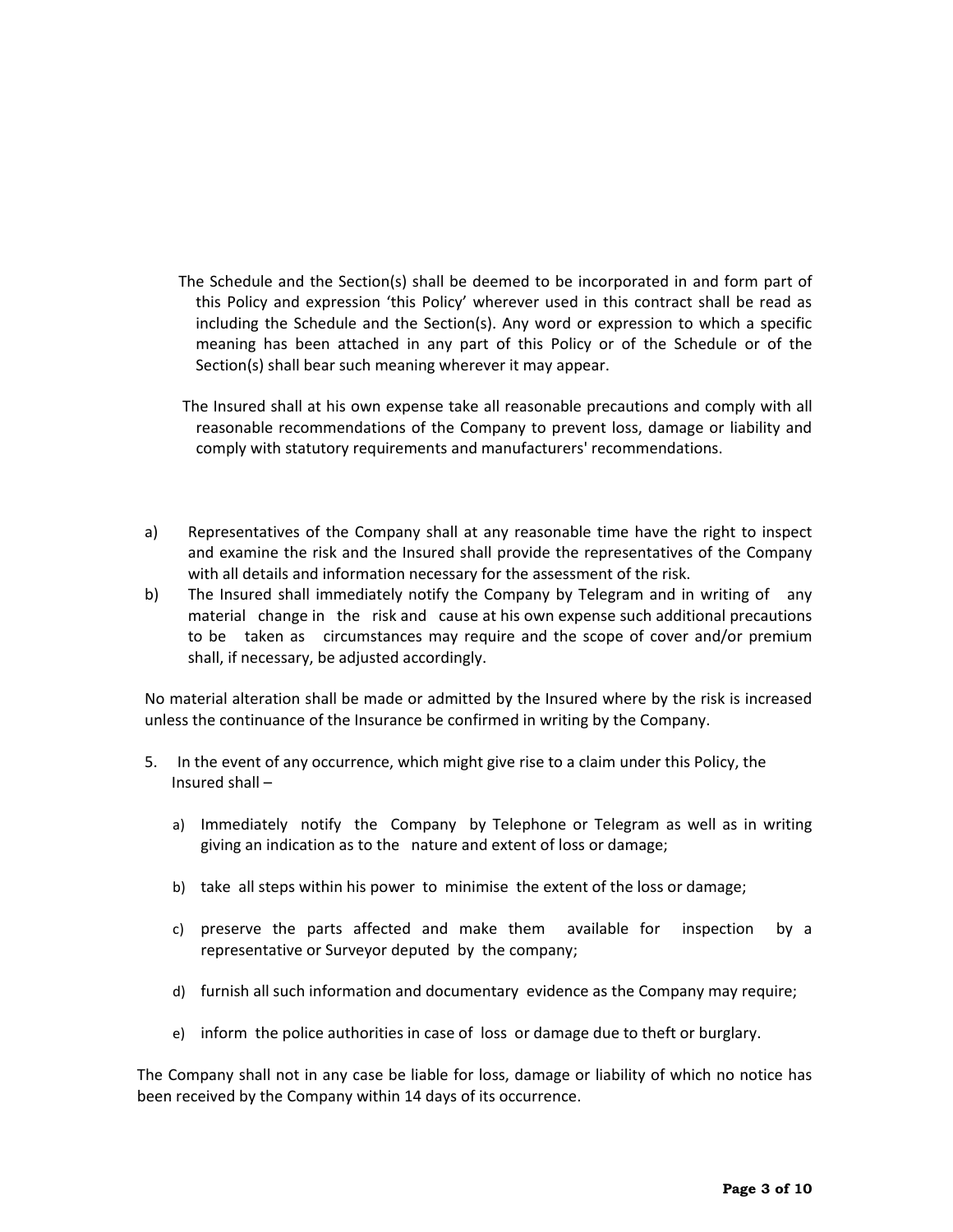Upon notification being given to the Company under this condition the Insured may carry out the repair or replacement of any minor damage not exceeding Rs. 2,500/-. In all other cases a representative of the Company shall have the opportunity of inspecting the loss or damage before any repairs or alterations are affected. If a representative of the Company does not carry out the inspection within a period of time which could be considered as adequate under the circumstances the Insured is entitled to proceed with the repairs or replacement.

The liability of the Company under this Policy in respect of any item sustaining damage shall cease if said item is not repaired properly without delay.

The Insured shall at the expense of the Company do and concur in doing and permit to be done all such acts and things as may be necessary or required by the Company in the interest of any rights or remedies, or of obtaining relief or indemnity from parties (other than those Insured under this Policy) to which the Company shall be or would become entitled or subrogated upon their paying for or making good any loss or damage under this Policy, whether such acts and things shall be or become necessary or required before or after the Insured's indemnification by the Company.

7. If any dispute or difference shall arise as to the quantum to be paid under this Policy (liability being otherwise admitted) such difference shall independently of all other questions be referred to the decision of a sole arbitrator, to be appointed in writing by the parties to or, if they cannot agree upon a single arbitrator within 30 days of any party invoking Arbitration, the same shall be referred to a panel of three Arbitrators comprising of two Arbitrators - one to be appointed by each of the parties to the dispute/difference, and the third Arbitrator to be appointed by such two Arbitrators and arbitration shall be conducted under and in accordance with the provisions of the Arbitration and Conciliation Act 1996.

It is clearly agreed and understood that no difference or dispute shall be referable to arbitration as hereinbefore provided, if the Company has disputed or not accepted liability under or in respect of this Policy.

It is hereby expressly stipulated and declared that it shall be a condition precedent to any right of action or suit upon this Policy that the award by such Arbitrator/Arbitrators of the amount of the loss or damage shall be first obtained.

8 If a claim is in any respect fraudulent, or if any false declaration is made or used in support thereof, or if any fraudulent means or devices are used by the Insured or any one acting on his behalf to obtain any benefit under this Policy, or if a claim is made and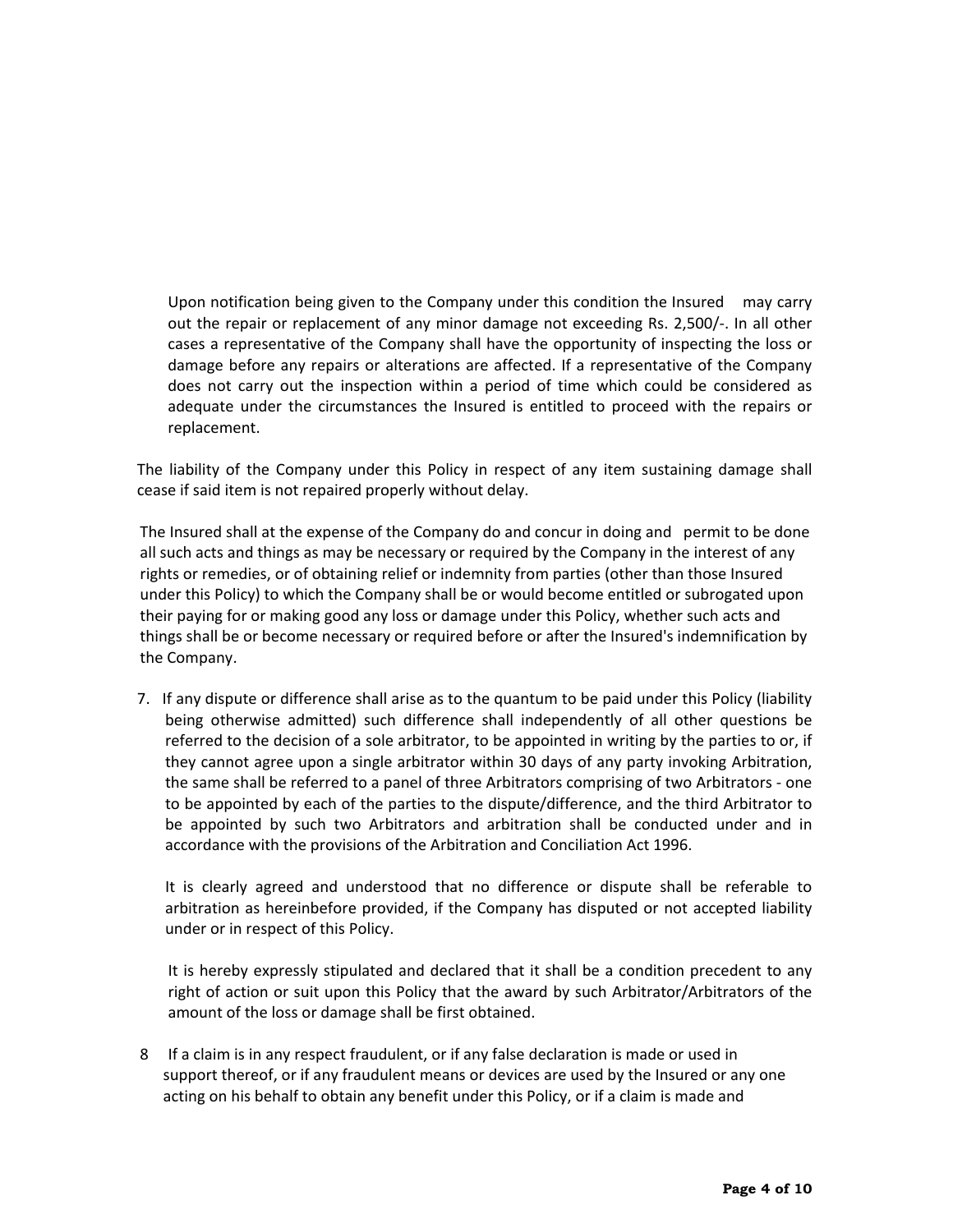rejected and no action or suit is commenced within three months after such rejection or, in case of arbitration taking place as provided therein, within three months after the Arbitrator or Arbitrators or Umpire have made their award, all benefits under this Policy shall be forfeited.

- 9. If at the time any claim arises under this Policy there be any other insurance covering the same loss, damage or liability the Company shall not be liable to pay or contribute more than their rateable proportion of any claim for such loss, damage or liability.
- 10. This insurance may be terminated at the request of the Insured at any time in which case the Insurers will refund appropriate premium amount subject to the following conditions
	- i) Claims experience under the policy as on date of cancellation should be less than 60 % of reworked premium.
	- ii) 'The unexpired period is not less than 3 months or 25 % of the policy period whichever is less'.
	- iii) Testing period should not have commenced.

This insurance may also at any time be terminated at the option of the Company by 15 days notice to that effect being given to the Insured in which case the Companies shall be liable to repay on demand a rateable proportion of the premium for the unexpired term from the date of cancellation.

#### **SECTION I - MATERIAL DAMAGE -**

The Company hereby agrees with the Insured (subject to the exclusions and conditions contained herein or endorsed hereon) that if, at any time during the period of insurance stated in the said Schedule, or during any further period of extension thereof the property (except packing materials of any kind) or any part thereof described in the said Schedule be lost, damaged or destroyed by any cause, other than those specifically excluded hereunder, in a manner necessitating replacement or repair the Company will pay or make good all such loss or damage upto an amount not exceeding in respect of each of the items specified in the Schedule the sum set opposite thereto and not exceeding in the whole the total sum insured hereby.

The Company will also reimburse the Insured for the cost of clearance and removal of debris following upon any event giving rise to an admissible claim under this Policy but not exceeding in all the sum (if any) set opposite thereto in the Schedule.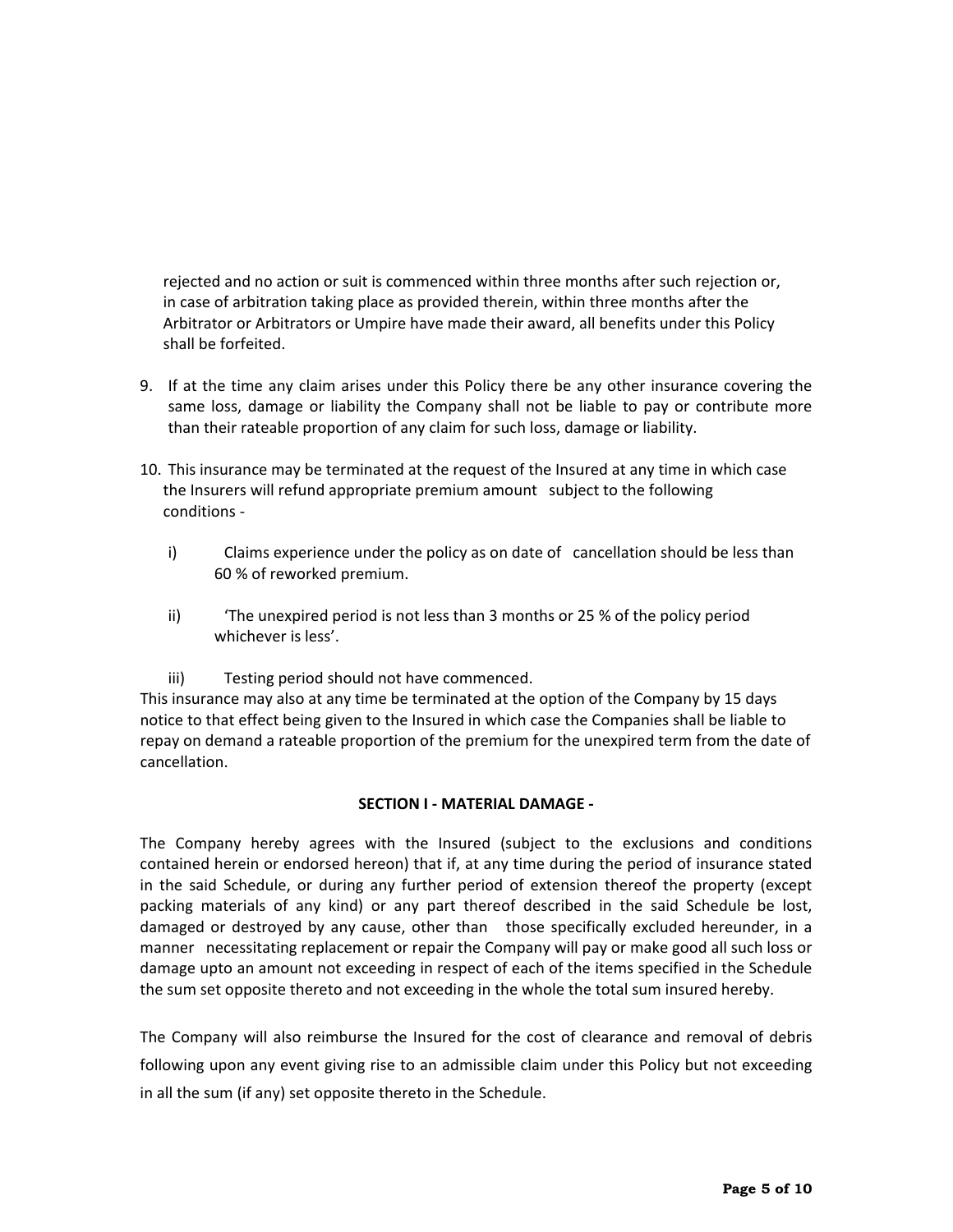## **EXCLUSIONS TO SECTION - I**

The Company, shall not, however, be liable for –

- a) the first amount of the loss arising out of each and every occurrence shown as Excess in the Schedule;
- b) loss discovered only at the time of taking an inventory;
- c) normal wear and tear, gradual deterioration due to atmospheric conditions or lack of use or obsolescence or otherwise, rust, scratching of painted or polished surfaces or breakage of glass;
- d) loss or damage due to faulty design;
- e) the cost of replacement, repair or rectification of defective material and/or workmanship, but this exclusion shall be limited to the items immediately affected and shall not be deemed to exclude loss of or damage to correctly executed items resulting from an accident due to such defective material and/ or workmanship;
- f) the cost necessary for rectification or correction of any error during construction unless resulting in physical loss or damage;
- g) loss of or damage to files, drawings, accounts, bills, currency, stamps, deeds, evidence of debt, notes, securities, cheques, packing materials such as cases, boxes, crates;
- h) any damage or penalties on account of the Insured's non-fulfillment of the terms of delivery or completion under his Contract of construction or of any obligations assumed there under or lack of performance including consequential loss of any kind or description or for any aesthetic defects or operational deficiencies;
- i) loss of or damage to vehicles licensed for general road use or water borne vessels or Machinery/Equipment mounted or operated or fixed on floating vessels/craft/barges or aircraft.

# **PROVISIONS APPLYING TO SECTION - I**

#### **Memo 1 - SUM INSURED –**

It is a requirement of this Insurance that the sum of insurance stated in the schedule shall not be less than the completely erected value of the property inclusive of freights, custom duty, erection cost and the insured undertakes to increase or decrease the amount of insurance in the event of any material fluctuation in the level of wages or prices. Provided always that such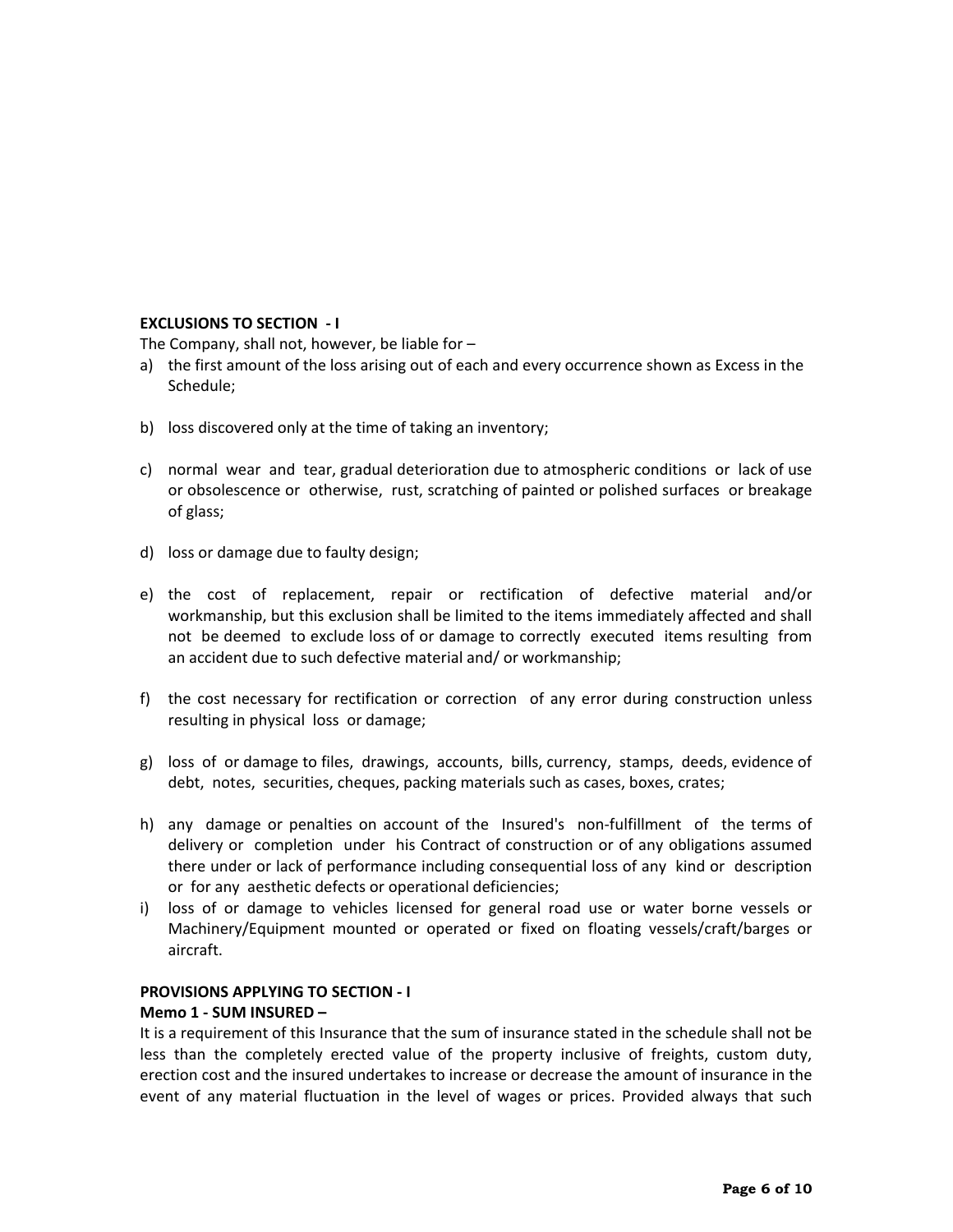increase or decrease shall take effect only after the same has been recorded on the policy by the Company.

If in the event of the occurrence of a loss, or damage it is found that the Sum insured representing the completely erected value of the property and/or of particular item involved is less than the amount required to be insured, then the amount recoverable by the insured under this policy shall be reduced in such proportion as the Sum Insured bears to amount required to be insured.

## **Memo 2 - PREMIUM ADJUSTMENT –**

The Sum Insured under the Policy representing the complete value of the contract works shall be adjustable at completion of the construction on the basis of actual values to be declared by the insured in respect of freight and handling charges, customs dues and construction cost and difference in premium shall be met with by payment at the rate agreed to or by the insured as the case may be. Any increase or decrease in the Prime cost of materials shall not be the subject matter of premium adjustment.

## **Memo 3 - REINSTATEMENT OF SUM INSURED –**

In the event of loss or damage the Insurance shall notwithstanding be maintained in force during the period of insurance for the Sum Insured the Insured undertaking to pay a pro-rata additional premium on the full amount of each claim for the loss or damage from the date of such loss to the expiry of the period of Insurance.

## **Memo 4 - BASIS OF LOSS SETTLEMENT –**

- a) in the case of damage which can be repaired the cost of repairs necessary to restore the property to their condition immediately before the occurrence of the damage less salvage, or
- b) in the case of a total loss the actual value of the property immediately before the occurrence of the loss less salvage;

however, only to the extent the cost claimed has to be borne by the Insured and to the extent they are included in the Sum Insured and provided always that the provisions and conditions have been complied with.

All damages, which can be repaired, shall be repaired, but if the cost of repairing any damage equals or exceeds the value of the property immediately before the occurrence of the damage, the settlement shall be made on the basis provided for in (b) above.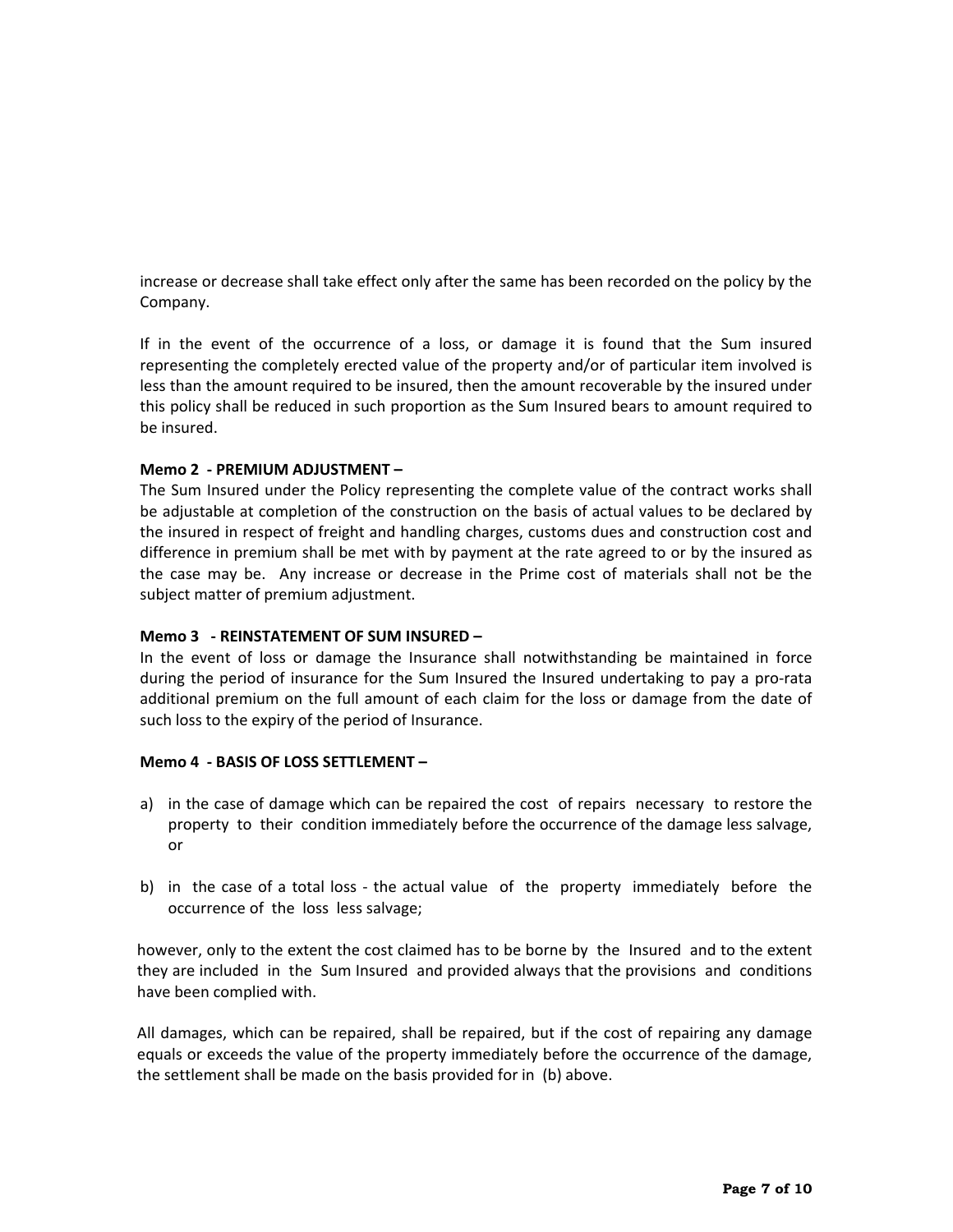The cost of any provisional repairs will be borne by the Company if such repairs constitute part of the final repairs and do not increase the total repair expenses.

The cost of any alterations, additions and/or improvements shall not be recoverable under this Policy.

## **Memo 5 - EXTENSION OF COVER –**

Any extra charges incurred for overtime, work on holidays, express freight (excluding air freight) are not covered by this insurance unless agreed upon at an additional premium to be prescribed by the Company.

#### **Memo 6 - CONSTRUCTION PLANT AND MACHINERY –**

Loss of or damage to Construction Plant and Machinery excludes loss or damage directly caused by its own explosion or its own mechanical or electrical breakdown or derangement.

#### **Memo 7 - SURROUNDING PROPERTY –**

Loss of or damage to property located on or adjacent to the site and belonging to or held in care custody or control of the Principal (s) or the Contractor(s) shall only be covered if occurring directly due to the construction of the items insured under Section I and happening during the period of cover, and provided that a separate Sum therefore has been entered in the Schedule under Section I, for Principal's surrounding specified property. This cover does not apply to construction/erection machinery, plants and equipment.

#### **Memo 8 - MAJOR PERILS/AOG Perils –**

The major peril/Acts of God claims shall mean claims arising out of –

- a) Earthquake Fire & Shock
- b) Landslide/Rockslide/Subsidence
- c) Flood/Inundation
- d) Storm/Tempest/Hurricane/Typhoon/Cyclone/Lightning or other atmospheric disturbances.
- e) Collapse
- f) Water damage for 'wet' risks i.e. contract involving works in rivers, canals, lakes or sea.

#### **Memo 9. REINSTATEMENT OF THE INDEMNITY LIMIT -**

Reinstatement of the indemnity limit on payment of additional premium after occurrence of claim can be allowed for extensions like express freight, overtime, surrounding property, airfreight. However, in respect of Third Party Liability, reinstatement can be allowed upto overall limit of Rs.1 crore during entire Policy period.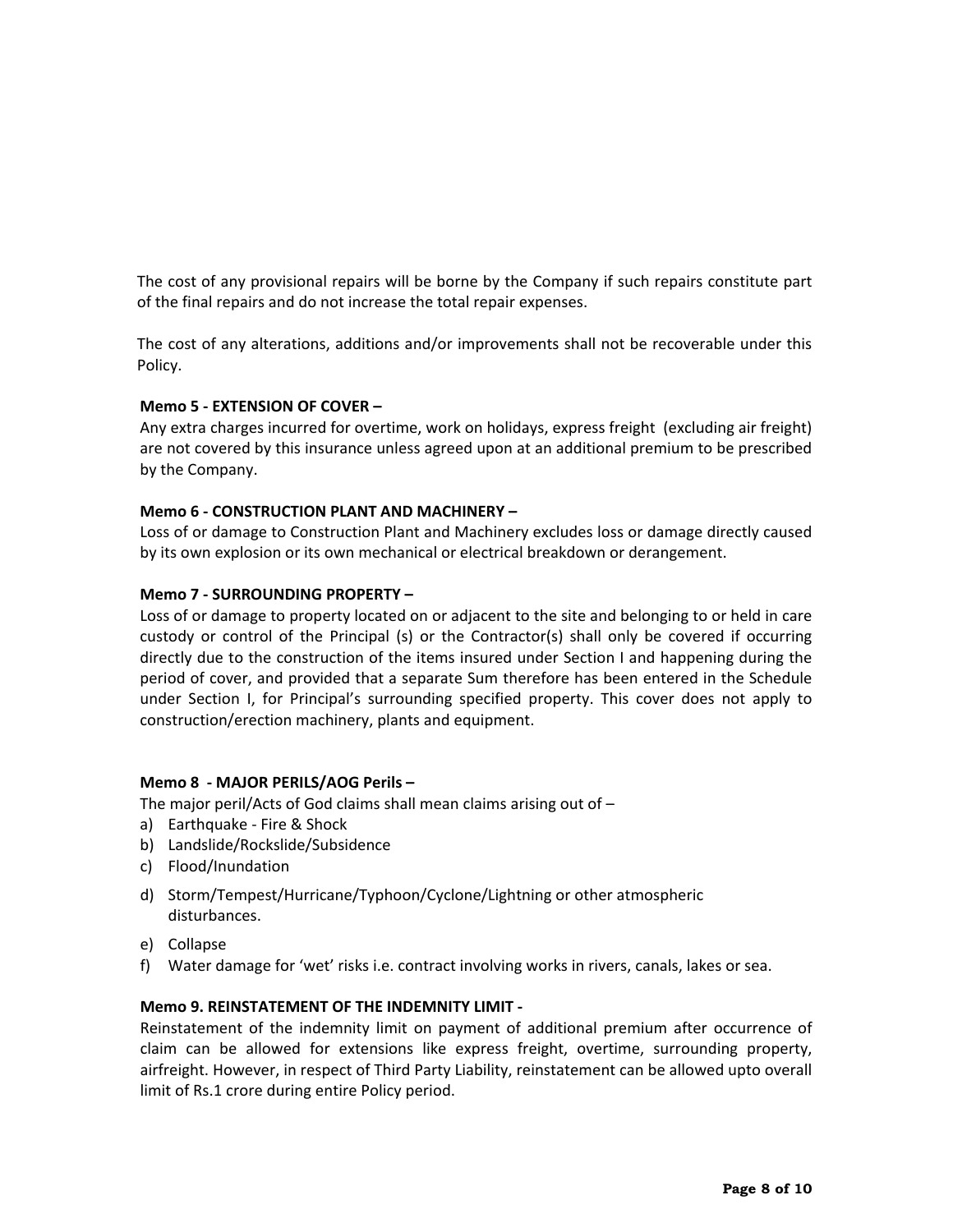## **Memo 10. THIRD PARTY LIABILITY -**

Third party liability (TPL) cover cannot be granted during extended maintenance.

#### **SECTION II - THIRD PARTY LIABILITY -**

The company will indemnify the insured against -

- a) legal liability for accidental loss or damage caused to property of other persons including property held in trust by or under custody of the Insured for which he is responsible excluding any such property used in connection with construction thereon.
- b) legal liability (liability under contract excepted) for fatal or non-fatal injury to any persons other than the Insured's own employees or workmen or employees of the owner of the works or premises or other firms connected with any other construction work thereon, or members of the Insured's family or of any of the aforesaid; directly consequent upon or solely due to the construction of any property described in the Schedule.

Provided that the total liability of the Company during the period of Insurance under this cause shall not exceed the limits of Indemnity set opposite thereto in the Schedule.

In respect of a claim for compensation to which the indemnity provided herein applies, the Company will, in addition, indemnify the Insured against -

- a) all costs and expenses of litigation recovered by any claimant from the Insured,
- b) all costs and expenses incurred with the written consent of the Company.

The exclusion contained in paragraphs (d), (f) & (g) in Section I of this Policy shall apply also to this Section.

#### **EXCLUSIONS TO SECTION II -**

The Company will not indemnify the Insured in respect of -

1. The Excess stated in the Schedule to be borne by the **Insured** in any one occurrence related to property damage.